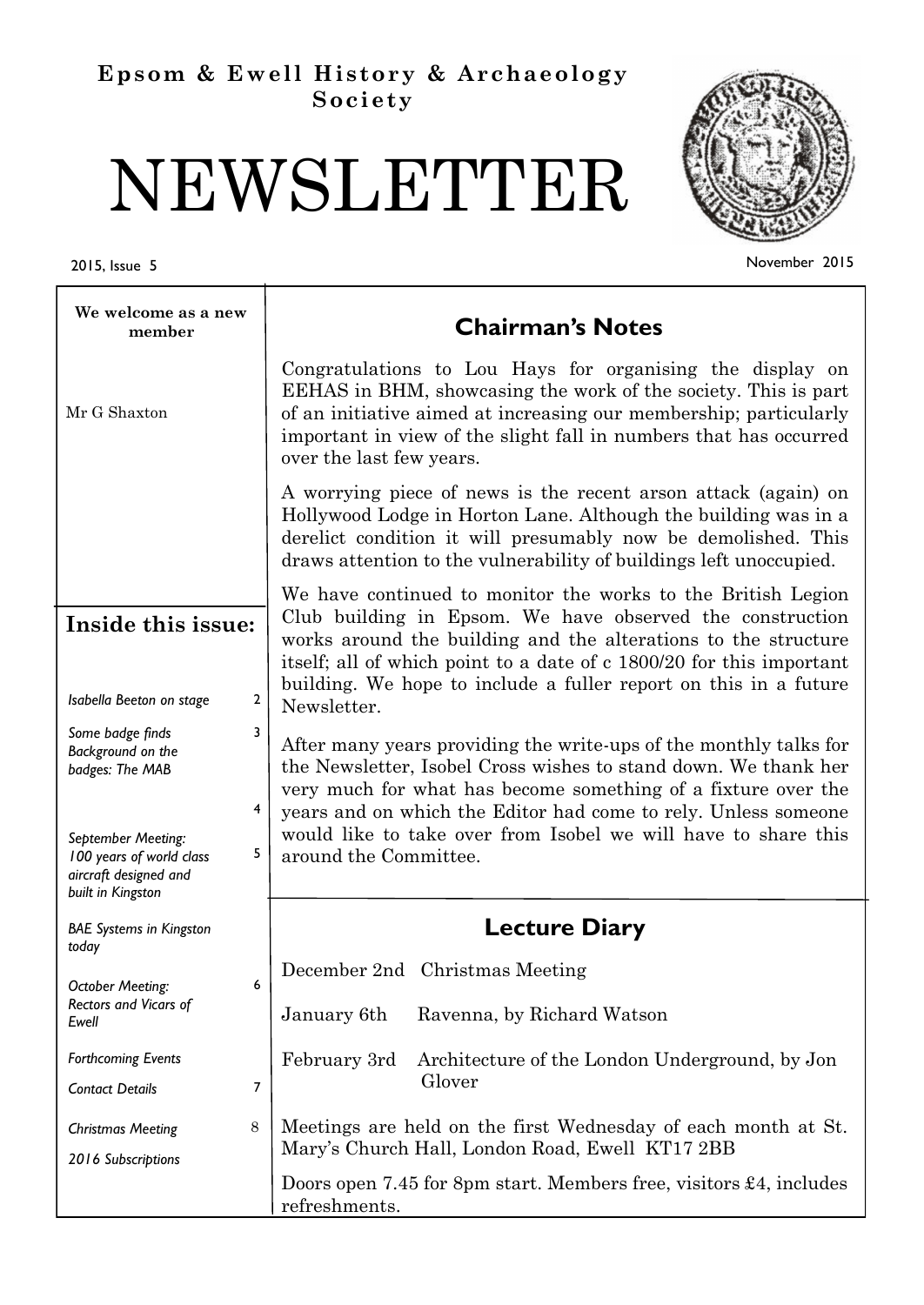

Isabella Beeton 1836 - 1865

## **Isabella Beeton on stage Lou Hays**

On the afternoon of Wednesday 23rd September, Nikki Cowlard, Chris and Gay Harris, Lou Hays and a few other EEHAS members visited the Epsom Playhouse to see a one woman show by the actress Alison Neil based on her own research into Isabella Beeton's life: It was directed by the award winning David Collison.

It is not too strong to say that Ms Neil held her audience in thrall for the hour of the performance, and left us wanting more. She enacted the part of one of Isabella's sisters, Bessie, and used some artefacts and memorabilia from the mid 19th Century to illustrate her act.

Many know that Isabella's family, the Maysons, moved to Epsom upon the marriage of their widowed mother to a widower friend, Henry Dorling, and part of the abundant and ever increasing combined family lived in the Grandstand on Epsom Downs as Mr Dorling was Clerk of the Course and so had access to the facilities. At the time of their mother's marriage there were four Mayson offspring and four Dorling children who were all much of an age. After the marriage another child appeared almost every year, so it was fortunate that Mr Dorling was successful in business and able to support them, albeit in different homes; those occupying the Grandstand cared for by Isabella and her maternal grandmother! In today's terms the family would probably be described as dysfunctional.

Isabella's marriage to Sam Beeton was frowned upon by some of her family as Sam was seen as 'a man about town' and was regularly noted out and about probably sowing his 'wild oats', which was fairly normal at the time, so his activities must have included excesses not mentionable in front of Victorian ladies. According to Ms Neil's performance this could explain the several miscarriages that beset their union. In addition, three sons of the marriage died in infancy, a common occurrence at the time, but heart breaking for the parents. However, throughout all her pregnancies Isabella worked hard at her husband's side in his publishing business ventures that were attended by varying degrees of fortune. It was mooted that he must have been sailing close to the legal wind as several lawsuits were mentioned almost bringing the company to its knees on more than one occasion. Nevertheless the marriage lasted until Isabella's untimely death from puerperal fever after the birth of her fourth child, a son named Mayson. After her death Sam successfully campaigned for surgeons to be more aware of hygiene to avoid so many unnecessary deaths from post operative and post parturition infection.

The performance was full of wit, humour and pathos in more or less equal measure and brought Isabella's – short – life into focus.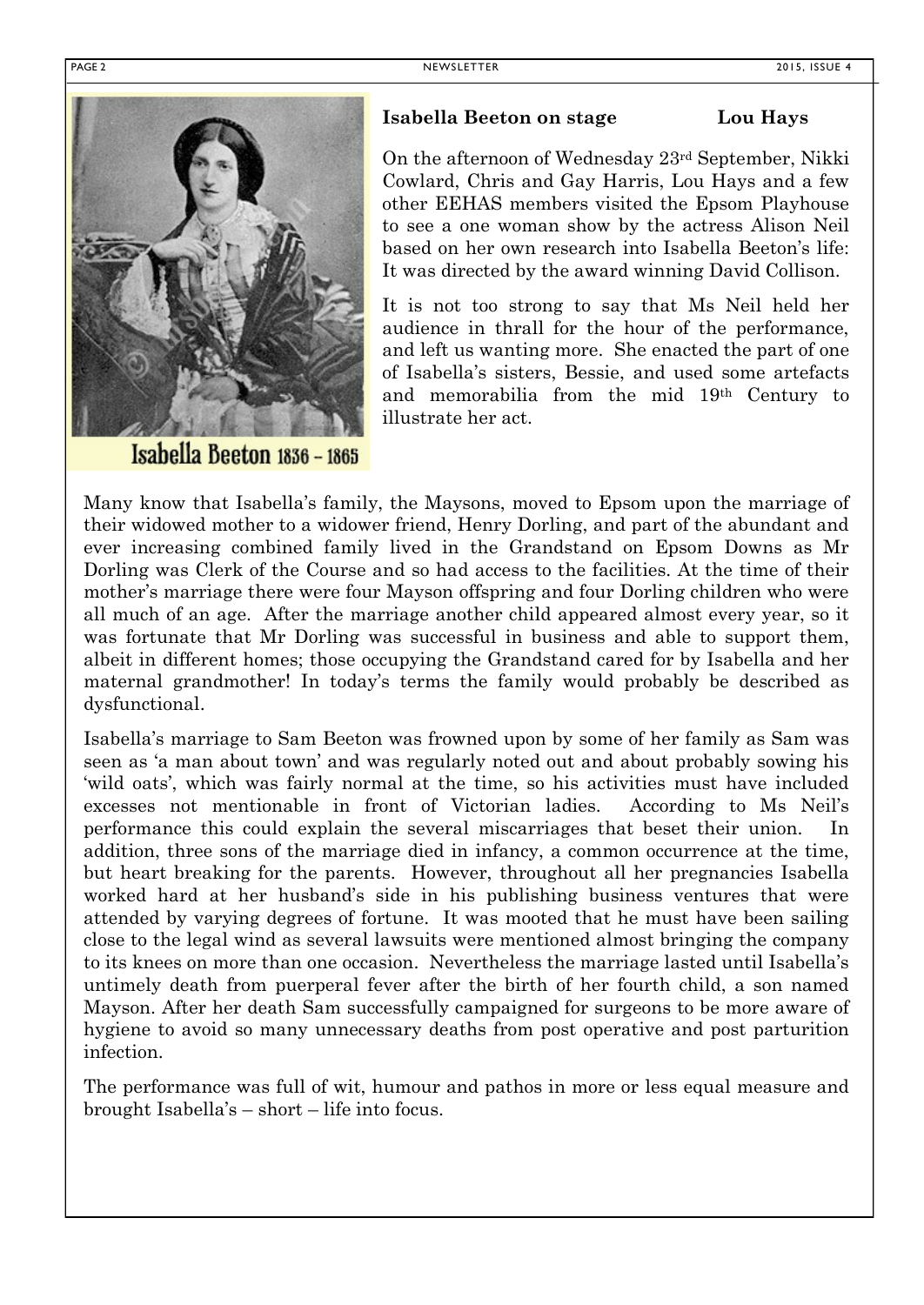# **Badge finds**

Lou Hays has written articles on two badges found over the last few years in Surrey, the one below left in a field in Surrey, the other (below right) in Church Meadow during recent excavations. The first of the two articles appears below.



# **Background on the badges: The MAB Lou Hays**

A few years ago whilst working on finds in Normandy, that is Normandy Surrey, not France, although its proximity to Aldershot makes it sound as if one could be under enemy fire, the site metal detectorists handed me a small round enameled military style pin with the rod of Asclepius depicted upon it together with the letters MAB. Interest whetted, I did a little research uncovering a slice of social history:

The rod of Asclepius indicated a medical connection, and research found that MAB could stand for the 'Metropolitan Asylum Board'.

Before "Benefits Street" there were 'workhouses' set up for the poor with the support of worthy philanthropists. These could be harsh, unwelcoming environments designed to put malingerers off but with little solace for the truly sick and needy. After examination of the system, 'The Metropolitan Poor Act' was passed by parliament on 14th March, **1867**, 'for the Establishment in the Metropolis of Asylums for the Sick, Insane, and other Classes of the Poor, and …. for Other Purposes relating to Poor relief in the Metropolis.' Six months later the Metropolitan Asylum Board was formed.

It is now arguably regarded as being responsible for the first NHS style hospitals around the London Metropolitan area as well as developing a basic ambulance service; initially using horse drawn transport, supplanted in due course by motor vehicles. In **1912** they took over responsibility for 'Casual poor' or 'Vagrants' who were expected to work for a few hours in return for each night of accommodation. Their hospitals handled most of those suffering in the epidemics of the late 19<sup>th</sup> early 20<sup>th</sup> centuries such as TB and smallpox, and the 'Spanish 'Flu' epidemic of **1918 – 1919**, as well as caring for those suffering from mental illness.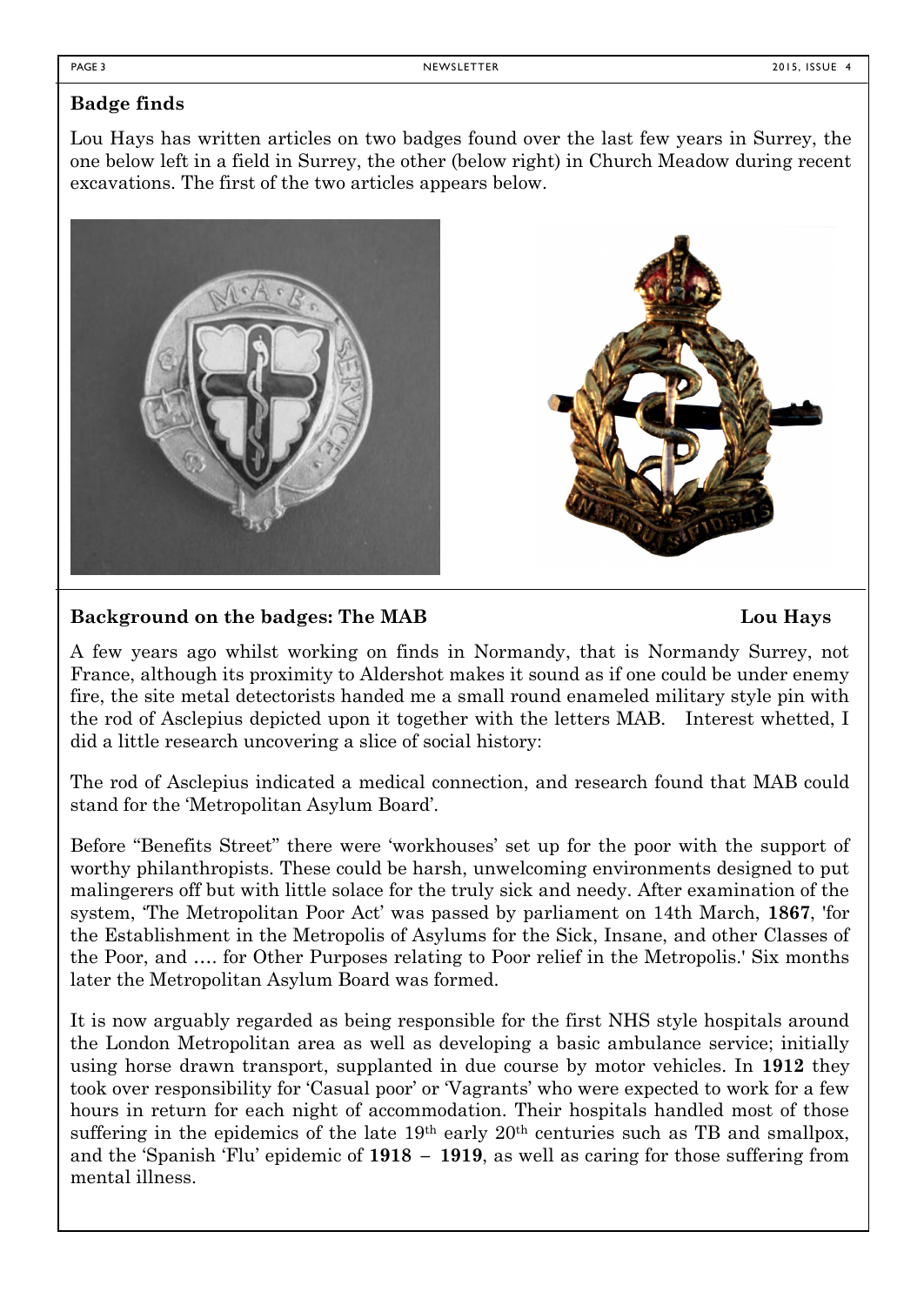At the outbreak of war in **1914**, the MAB briefly undertook the organisation of accommodation for 'destitute alien enemies', a role quickly taken over by the military authorities. The Board's main wartime work became the operation of housing war refugees from the Continent. By far the biggest of these were two vast refugee camps set up in 1914 at Alexandra Palace and the Earl's Court Exhibition Centre, each of which provided 4,000 beds. As well as dealing with refugees, the Board contributed two of its establishments, the [Brook Hospital](http://www.workhouses.org.uk/MAB-Brook/) at Shooter's Hill, and the [Grove Hospital](http://www.workhouses.org.uk/MAB-Grove/) at Tooting, for use as military hospitals.

In **1928**, the government announced proposals for the re-organisation of local government in England and Wales, including the abolition of 'Poor Law Guardians' and the transfer of their responsibilities to the County and Borough Councils. The MAB had its final meeting at its HQ on the Embankment on 29th March 1930. Following the dissolution of MAB the LCC inherited a total of thirty-seven poor law establishments:

13 institutions

1 home for the aged

8 homes for children

1 home for children and aged women

3 residential colonies for the able-bodied (Dunton Farm, Sutton, and Hollesley Bay)

9 MAB casual wards, plus the Hostel and Night Office

It is many of these properties that formed the basis of the embryonic NHS formed in **1946**.

Do we know how the insignia brooch got to that field? Flights of imaginative fancy include the fact that many old uniforms may have been disposed of after the hostilities ceased. One historic method of disposing of uniforms was to use them as soil improvers; old uniforms were made of natural fibres and would rot down nicely, unimaginable with todays man made fabrics! Sometimes they were sent to flocking mills to make the flocked wallpaper so beloved by our Edwardian forebears and certain Ethnic Restaurants in the late 20th Century; or to be turned into scrim for rags used in factories. More prosaically it could just have been dropped.

The finding of this small brooch discovered by chance in the 21 Century led me on a small voyage of discovery covering about 100 years of social history; about how the poor and needy were treated in the 19<sup>th</sup> and early 20<sup>th</sup> Centuries, the events that led to the setting up of the NHS and Ambulance Service, with echoes back to the First World War and the doorstep of the second.

(N.B. part of this is a précis of detailed primary information available on the Internet and other media was clearly written before Political Correctness was invented, therefore please do not 'shoot the messenger' should you find the language of earlier generations offensive)

© LLMH May 2015

A potted history of the **RAMC badge** will appear in the next newsletter**.**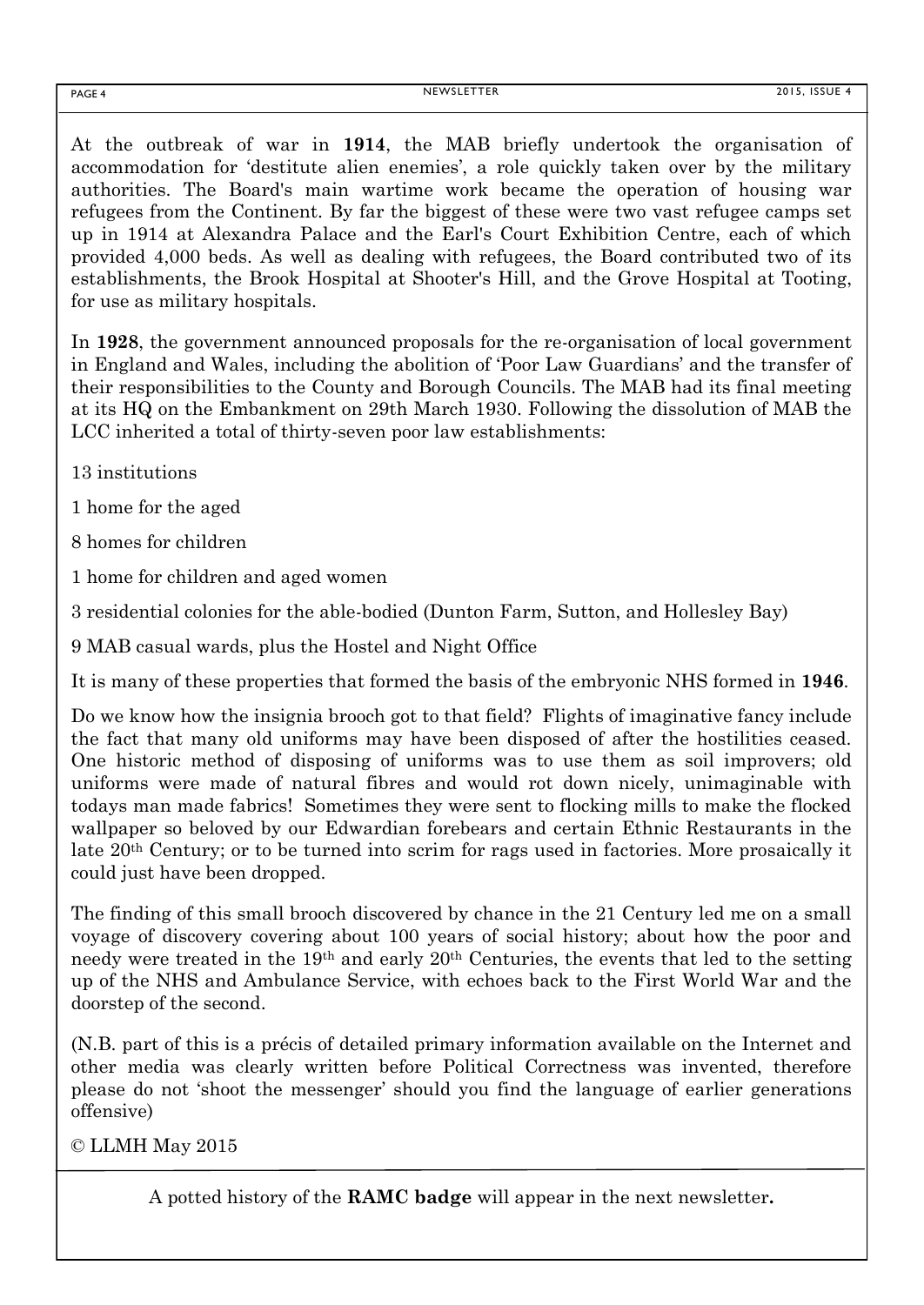### **September Meeting – 100 Years of World Class Aircraft: Kingston's Contribution to the History of Flying – David Hassard Isobel Cross**

Tommy Sopwith, born in 1888, taught himself to fly in his twenties because there were no flying instructors. He opened his own flying school at Brooklands in 1912, and began also to design planes with a team which included Harry Hawker, an Australian skilled mechanic and then a talented pilot. They bought a roller skating rink in Canbury Park Road, Kingston, which had the necessary space to turn into a factory floor. Aeroplanes were wooden than, and their design evolved from boats, so the wooden boat builders of Kingston-on-Thames were employed.

The Sopwith Bat Boat of 1913 was the first successful British flying boat and the first practical amphibious aircraft when fitted with wheels. A second site in Kingston was developed since the Sopwith Aviation Company was developing fighter aircraft for the RAF for use in the 1914-18 war. The most successful of these was the 1917 Sopwith Camel. Thousands of planes were built since bad weather and enemy action could eliminate an aircraft after only eight weeks' service. In 1918 the company expanded into the Ham works in Richmond Road. Then the war ended, leaving a redundant workforce and many partly built planes. The company downsized, functioning only in Canbury Park Road, but did not disappear.

In 1920 the Hawker Engineering Company, later Hawker Aircraft, was set up. It was joined by Sydney Camm, an aeronautical engineer who, thereafter, designed many successful fighter aircraft for the RAF. Sopwith's enterprise became again a military and commercial success. In 1935 Hawker Aircraft bought the Siddeley group and became Hawker Siddeley Aviation. In 1936 the Hawker Hurricane, designed by Camm, was developed – top speed 300 mph, retractable undercarriage, four guns on each wing. This plane made a significant contribution to the Battle of Britain in 1940, and in every theatre of the Second World War. The design offices were always in Kingston, but the planes were assembled in the 1930s, 40s, and 50s at Ham, at Langley near Slough and at Dunsfold in Surrey. Sydney Camm and Thomas Sopwith were knighted in 1953.

Hawker Siddeley Aviation continued to supply military aircraft including the Sea Harrier built in 1979 and used successfully in the Falklands Conflict, though in 1977 the company had become part of British Aerospace. The Richmond Road factory closed in 1992, and aircraft design ended in Kingston. It is now remembered and celebrated as part of Kingston's historical heritage.

#### **BAE Systems in Kingston today Jeff Cousins**

Although aircraft production has ceased in Kingston, British Aerospace — now BAE Systems — is still present in the borough, but nowadays developing systems for warships. In 1991 it bought a 50% share in the "Scientific" (UK Defence) division of the French owned Sema Group, whose main site was by New Malden station, to form BAESema. This had the contracts to produce the Command and Control Systems for the Royal Navy's submarine fleet and Type 23 frigates. In 1998 British Aerospace bought out Sema's 50% share. In 1999 British Aerospace became BAE SYSTEMS after taking over the British Marconi, and the New Malden site became part of a joint venture with Alenia of Italy called Alenia Marconi Systems. In 2005 this partnership was dissolved and the New Malden site reverted to being fully owned by BAE Systems.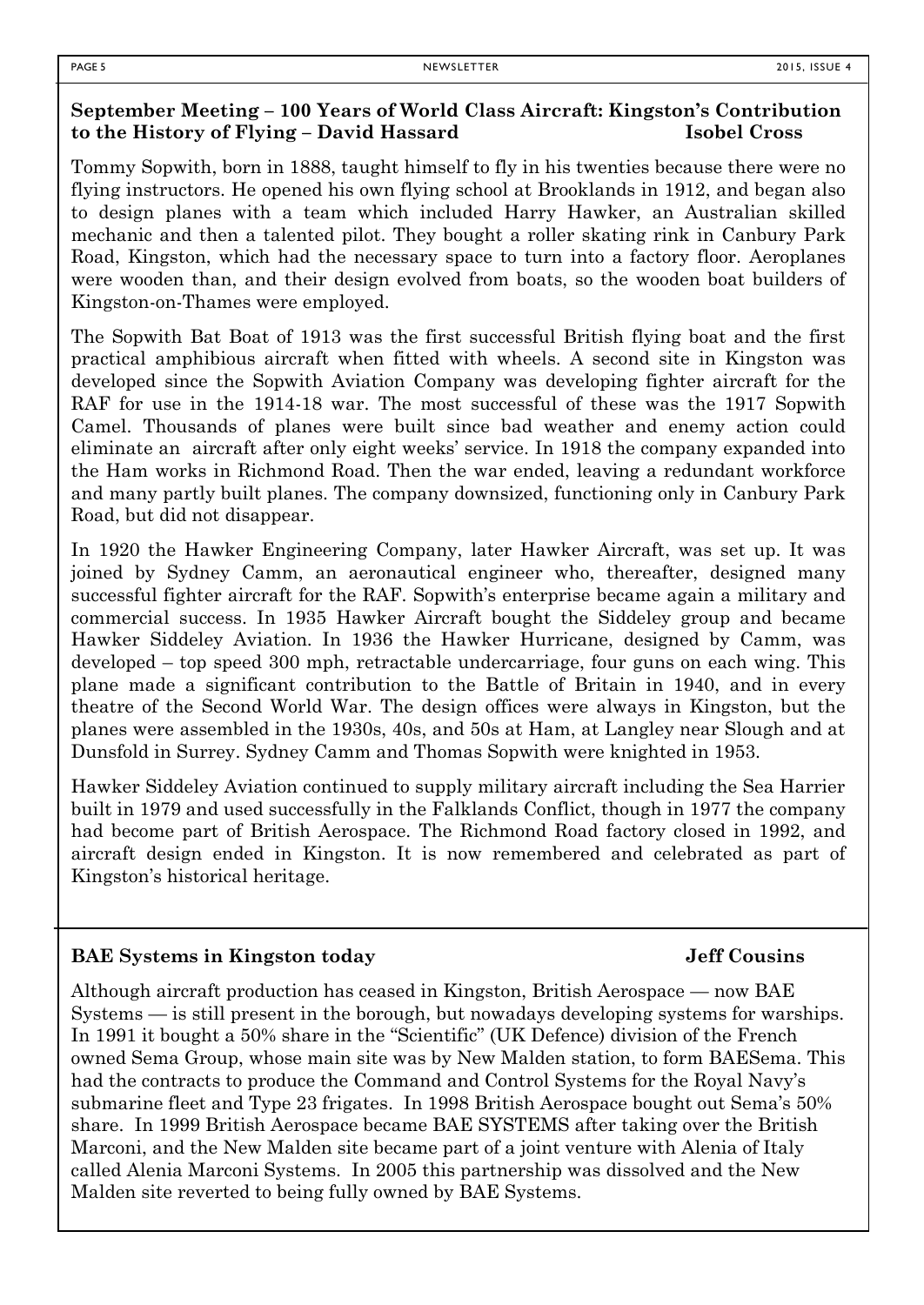# **October Meeting – Rectors and Vicars of Ewell – Jeremy Harte and the Rev. Russell Dewhurst Isobel Cross**

In the first half of the meeting Jeremy Harte talked about the medieval church in the 14th century with reference to the Rectors of Ewell. In the second half, the Rev. Russell Dewhurst, the current Vicar of Ewell, illustrated the changes in the life and ethos of the Anglican Church from 1789-1914.

The clergy were an important part of medieval society. They were literate, they were charged with the spiritual welfare of the people and the structural underpinnings of society like conducting weddings. As individuals, however, they were not all of the same social or economic class. Some were poor curates with £2-£3 a year income. Some, like the Rector of Ewell, were near the top of the social hierarchy. A priest was supposed to have one benefice, which gave him a living, which crucially was bound up with the care of his parishioners. Holding more than one – pluralism – was not allowed but was not unknown. Priests were not necessarily resident, employing curates, and the laity was well aware that their needs were not always met.

In the 14th century the Patron who appointed Rectors in Ewell was the Abbott of Chertsey. By 1789 the right to appoint Vicars was invested in the Glyn family. In 1777 Sir George Glyn appointed his brother-in-law John Lewes, who was a pluralist, holding a benefice on the Isle of Wight where he lived, employing a curate in his place in Ewell. Income was still dependent on tithes which largely depended on the quality of the local agriculture and the annual harvest. Lewes also inherited money as did his successor James Maggs.

In the 19th century a member of the Glyn Family became the Vicar of Ewell from 1831- 1881. This was the Rev. Sir George Lewen Glyn, who had a true vocation and was committed to the idea that his duties as a Vicar were more important than his social status. The present church of St Mary was built at this time. In 1889, one of Sir George's successors, appointed by Sir George Turberville Glyn, had money and a Cambridge education, but he was happy to function as a parish priest and use his own money to pay for All Saints Church in West Ewell, and also the church hall in which EEHAS holds its meetings. By the beginning of the 20<sup>th</sup> century times were really changing. Walter Weston, appointed Vicar in 1906, had been to theological college as well as university, and had a professional attitude as well as much experience of life. (The Japanese remember him in connection with the development of Japanese mountaineering). The final name mentioned was Jeremiah Wallace, Vicar from 1911-1922, fully trained, committed, and a graduate of London University (not an Oxbridge man). The Rev. John Lewes had been more like a medieval pluralist, but Wallace was more the kind of Vicar we know today.

# **Forthcoming Events**

**Ada Lovelace's Birthday** – December 10th will be the 200th anniversary of the birth of Ada Lovelace, known as the world's first computer programmer. She was the daughter of the poet Byron. She married William King, the 8th Baron King, in 1835. In 1838 he was created Viscount Ockham and 1st Earl of Lovelace, and in 1840 was appointed Lord-Lieutenant of Surrey. Their marital home was Horsley Park, East Horsley, Surrey. William is known for the eccentric architecture on this estate, mostly created after Ada's death. Later Horsley Park became the home of Sir Thomas Sopwith (mentioned elsewhere in this newsletter).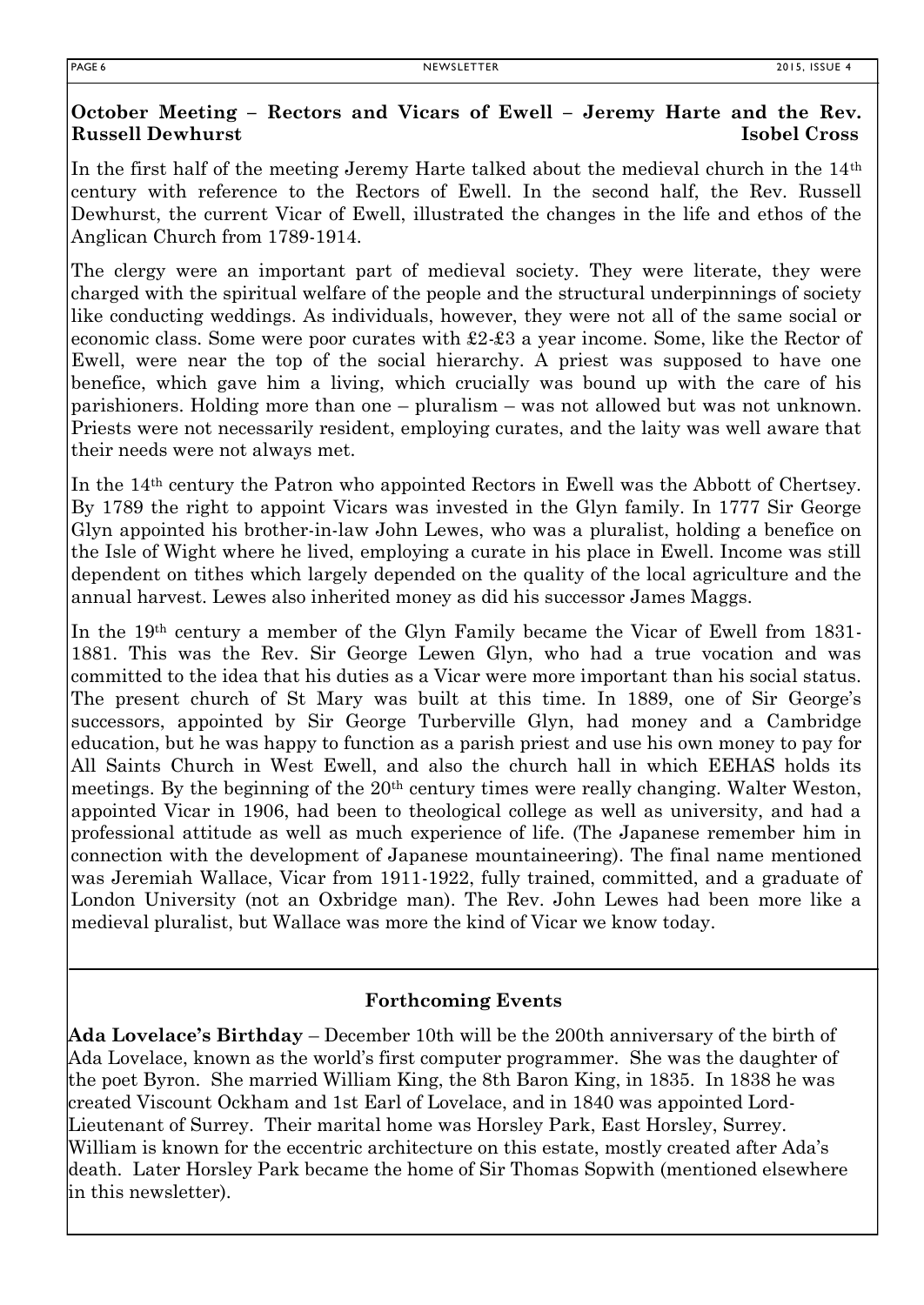

# **Gift Aid**

Just a further reminder that if you pay tax EEHAS, as a charity, can claim Gift Aid on your subscription or donations, at no cost to yourself. In order for us to do this you need to sign a Gift Aid Declaration form which is available at meetings and can also be found on the Society website on the Membership page.

You can see a colour copy of this newsletter on the Society website from mid November **www.epsomewellhistory.org.uk**